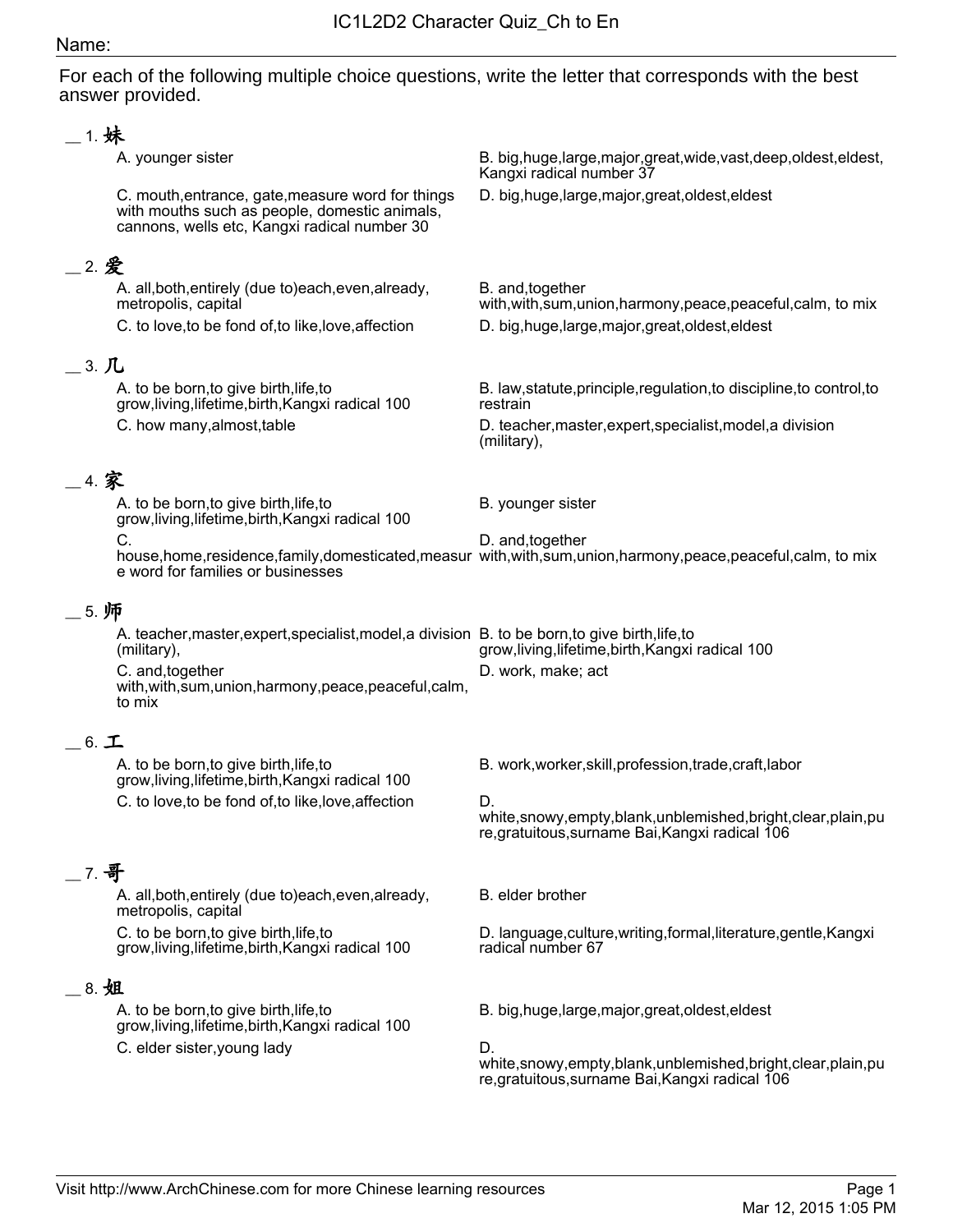## Name:

## \_\_ 9. 生

A. to be born,to give birth,life,to grow,living,lifetime,birth,Kangxi radical 100 B. house,home,residence,family,domesticated,measure word for families or businesses C. mouth,entrance, gate,measure word for things with mouths such as people, domestic animals, cannons, wells etc, Kangxi radical number 30 D. law,statute,principle,regulation,to discipline,to control,to restrain  $\_$  10. 英 A. brave,a hero;wise,England,English B. to be born,to give birth,life,to grow,living,lifetime,birth,Kangxi radical 100 C. to love,to be fond of,to like,love,affection D. big,huge,large,major,great,oldest,eldest  $-$  11.  $\Box$ A. younger sister B. big,huge,large,major,great,oldest,eldest C. mouth,entrance, gate,measure word for things with mouths such as people, domestic animals, cannons, wells etc, Kangxi radical number 30 D. work,worker,skill,profession,trade,craft,labor \_\_ 12. 两 A. to be born,to give birth,life,to grow,living,lifetime,birth,Kangxi radical 100 B. white,snowy,empty,blank,unblemished,bright,clear,plain,pu re,gratuitous,surname Bai,Kangxi radical 106 C. both,two,ounce,some,a few,tael,unit of weight equal to 50 grams,measure word for tea and gold etc. D. brave,a hero;wise,England,English \_\_ 13. 律 A. how many, almost, table  $B$ . to be born, to give birth, life, to grow,living,lifetime,birth,Kangxi radical 100 C. law,statute,principle,regulation,to discipline,to control,to restrain D. to love,to be fond of,to like,love,affection  $-$  14. 文 A. medical, medicine, doctor, to cure, to treat B. white,snowy,empty,blank,unblemished,bright,clear,plain,pu re,gratuitous,surname Bai,Kangxi radical 106 C. language,culture,writing,formal,literature,gentle,Kan gxi radical number 67 D. brave,a hero;wise,England,English  $\_$  15. 学 A. house,home,residence,family,domesticated,measur e word for families or businesses B. mouth,entrance, gate,measure word for things with mouths such as people, domestic animals, cannons, wells etc, Kangxi radical number 30 C. learn, study, science, knowledge, school,-ology D. elder brother \_\_ 16. 生 A. learn,study,science,knowledge,school,-ology B. work,worker,skill,profession,trade,craft,labor C. law,statute,principle,regulation,to discipline,to control,to restrain D. to be born,to give birth,life,to grow,living,lifetime,birth,Kangxi radical 100 \_\_ 17. 作 A. how many,almost,table B. make,work,compose,write,act,perform C. elder brother D. both,two,ounce,some,a few,tael,unit of weight equal to 50 grams,measure word for tea and gold etc.